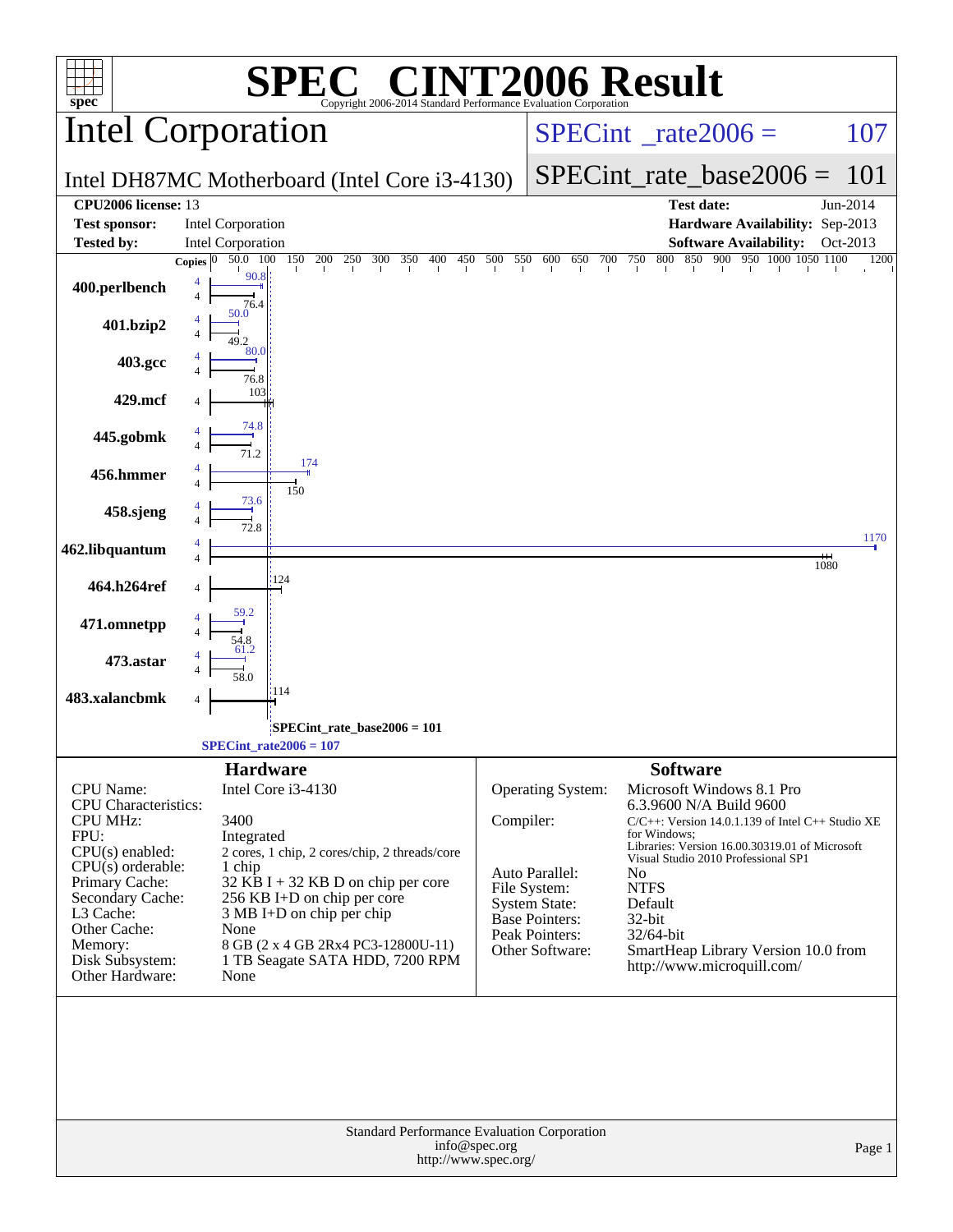

# Intel Corporation

SPECint rate $2006 = 107$ 

Intel DH87MC Motherboard (Intel Core i3-4130)

[SPECint\\_rate\\_base2006 =](http://www.spec.org/auto/cpu2006/Docs/result-fields.html#SPECintratebase2006) 101

#### **[CPU2006 license:](http://www.spec.org/auto/cpu2006/Docs/result-fields.html#CPU2006license)** 13 **[Test date:](http://www.spec.org/auto/cpu2006/Docs/result-fields.html#Testdate)** Jun-2014

**[Test sponsor:](http://www.spec.org/auto/cpu2006/Docs/result-fields.html#Testsponsor)** Intel Corporation **[Hardware Availability:](http://www.spec.org/auto/cpu2006/Docs/result-fields.html#HardwareAvailability)** Sep-2013 **[Tested by:](http://www.spec.org/auto/cpu2006/Docs/result-fields.html#Testedby)** Intel Corporation **[Software Availability:](http://www.spec.org/auto/cpu2006/Docs/result-fields.html#SoftwareAvailability)** Oct-2013

#### **[Results Table](http://www.spec.org/auto/cpu2006/Docs/result-fields.html#ResultsTable)**

| <b>Base</b>   |                |       |                |                                                      |                | <b>Peak</b>                                                  |               |                                                      |              |                                 |                                              |                |                                      |
|---------------|----------------|-------|----------------|------------------------------------------------------|----------------|--------------------------------------------------------------|---------------|------------------------------------------------------|--------------|---------------------------------|----------------------------------------------|----------------|--------------------------------------|
| <b>Copies</b> | <b>Seconds</b> | Ratio | <b>Seconds</b> | Ratio                                                | <b>Seconds</b> | Ratio                                                        | <b>Copies</b> | <b>Seconds</b>                                       | <b>Ratio</b> | <b>Seconds</b>                  | <b>Ratio</b>                                 | <b>Seconds</b> | <b>Ratio</b>                         |
|               | 512            |       | 513            |                                                      | 512            |                                                              |               | 438                                                  |              | 431                             |                                              | 431            | 90.8                                 |
|               | 783            |       | 780            |                                                      | 785            |                                                              |               | 775                                                  |              | 771                             |                                              | 770            | 50.0                                 |
|               | 417            |       | 419            |                                                      | 420            |                                                              |               | 398                                                  |              | 402                             | 80.0                                         | 402            | 80.0                                 |
|               | 355            | 103   | 382            |                                                      | 333            | 110                                                          |               | 355                                                  | 103          | 382                             |                                              | 333            | 110                                  |
|               | 590            |       | 591            |                                                      | 590            |                                                              |               | 560                                                  |              | 561                             |                                              | 558            | 75.2                                 |
|               | 249            | 150   | 248            | 150                                                  | 250            | 149                                                          |               | 214                                                  | 174          | 215                             | 174                                          | 219            | 170                                  |
|               | 668            |       | 661            |                                                      | 664            |                                                              |               | 656                                                  |              | 661                             | 73.2                                         | 655            | 74.0                                 |
|               | 76.5           | 1080  | 75.9           | 1090                                                 | 77.0           | 1080                                                         |               | 70.9                                                 | 1170         | 70.8                            | 1170                                         | 71.0           | 1170                                 |
|               | 712            | 124   | 711            | 124                                                  | 714            | 124                                                          |               | 712                                                  | 124          | 711                             | 124                                          | 714            | 124                                  |
|               | 455            |       | 456            |                                                      | 468            |                                                              |               | 428                                                  | 58.4         | 423                             | 59.2                                         | 423            | 59.2                                 |
|               | 485            |       | 485            |                                                      | 489            |                                                              |               | 459                                                  |              | 456                             |                                              | 458            | 61.2                                 |
|               | 242            | 114   | 243            | 113                                                  | 242            | 114                                                          |               | 242                                                  | 114          | 243                             | 113                                          | 242            | <u>114</u>                           |
| n.            |                |       |                | 76.4<br>49.2<br>77.2<br>71.2<br>72.4<br>54.8<br>58.0 | 1.1.1          | 76.0<br>49.6<br>76.8<br>95.6<br>71.2<br>73.2<br>54.8<br>58.0 |               | 76.4<br>49.2<br>76.8<br>71.2<br>72.8<br>53.6<br>57.6 |              | $\cdot$ $\cdot$ $\cdot$ $\cdot$ | 89.2<br>50.0<br>80.8<br>74.8<br>73.6<br>61.2 |                | 90.8<br>50.0<br>95.6<br>74.8<br>61.6 |

Results appear in the [order in which they were run.](http://www.spec.org/auto/cpu2006/Docs/result-fields.html#RunOrder) Bold underlined text [indicates a median measurement.](http://www.spec.org/auto/cpu2006/Docs/result-fields.html#Median)

#### **[Compiler Invocation Notes](http://www.spec.org/auto/cpu2006/Docs/result-fields.html#CompilerInvocationNotes)**

 To compile these binaries, the Intel Compiler 14.0 was set up to generate 32-bit binaries with the command: "ipsxe-comp-vars.bat ia32 vs2010" (shortcut provided in the Intel(r) Parallel Studio XE 2013 program folder)

#### **[Submit Notes](http://www.spec.org/auto/cpu2006/Docs/result-fields.html#SubmitNotes)**

 Processes were bound to specific processors using the start command with the /affinity switch. The config file option 'submit' was used to generate the affinity mask for each process.

#### **[Platform Notes](http://www.spec.org/auto/cpu2006/Docs/result-fields.html#PlatformNotes)**

 Sysinfo program C:\SPEC14.0/Docs/sysinfo \$Rev: 6775 \$ \$Date:: 2011-08-16 #\$ \8787f7622badcf24e01c368b1db4377c running on Clt54BEF708F609 Sat Jun 28 02:49:21 2014

 This section contains SUT (System Under Test) info as seen by some common utilities. To remove or add to this section, see: <http://www.spec.org/cpu2006/Docs/config.html#sysinfo>

 Trying 'systeminfo' OS Name : Microsoft Windows 8.1 Pro<br>OS Version : 6.3.9600 N/A Build 9600 : 6.3.9600 N/A Build 9600 System Manufacturer: INTEL\_ System Model : DH87MC\_\_ Processor(s) : 1 Processor(s) Installed. Continued on next page

> Standard Performance Evaluation Corporation [info@spec.org](mailto:info@spec.org) <http://www.spec.org/>

Page 2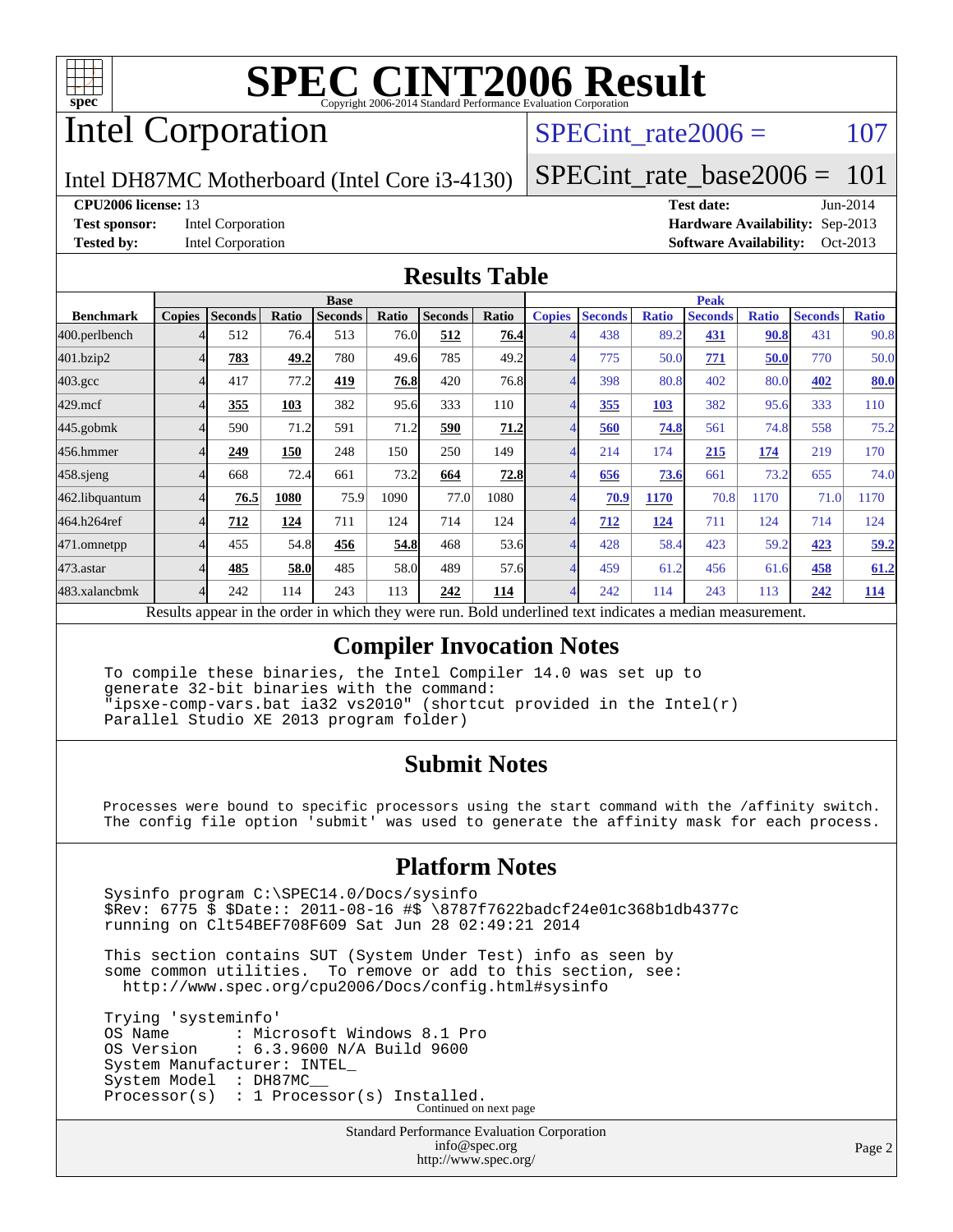

# Intel Corporation

SPECint rate $2006 = 107$ 

Intel DH87MC Motherboard (Intel Core i3-4130)

**[Test sponsor:](http://www.spec.org/auto/cpu2006/Docs/result-fields.html#Testsponsor)** Intel Corporation **[Hardware Availability:](http://www.spec.org/auto/cpu2006/Docs/result-fields.html#HardwareAvailability)** Sep-2013 **[Tested by:](http://www.spec.org/auto/cpu2006/Docs/result-fields.html#Testedby)** Intel Corporation **[Software Availability:](http://www.spec.org/auto/cpu2006/Docs/result-fields.html#SoftwareAvailability)** Oct-2013

[SPECint\\_rate\\_base2006 =](http://www.spec.org/auto/cpu2006/Docs/result-fields.html#SPECintratebase2006) 101 **[CPU2006 license:](http://www.spec.org/auto/cpu2006/Docs/result-fields.html#CPU2006license)** 13 **[Test date:](http://www.spec.org/auto/cpu2006/Docs/result-fields.html#Testdate)** Jun-2014

**[Platform Notes \(Continued\)](http://www.spec.org/auto/cpu2006/Docs/result-fields.html#PlatformNotes)**

 [01]: Intel64 Family 6 Model 60 Stepping 3 GenuineIntel ~3400 Mhz BIOS Version : Intel Corp. MCH8710H.86A.0047.2013.0606.1508, 6/6/2013 Total Physical Memory: 7,862 MB

 Trying 'wmic cpu get /value' DeviceID L2CacheSize : 512 L3CacheSize : 3072 MaxClockSpeed : 3400 Name : Intel(R) Core(TM) i3-4130 CPU @ 3.40GHz NumberOfCores : 2 NumberOfLogicalProcessors: 4

(End of data from sysinfo program)

#### **[Component Notes](http://www.spec.org/auto/cpu2006/Docs/result-fields.html#ComponentNotes)**

 Tested systems can be used with Shin-G ATX case, PC Power and Cooling 1200W power supply

#### **[General Notes](http://www.spec.org/auto/cpu2006/Docs/result-fields.html#GeneralNotes)**

 Binaries compiled on a system with 1x Intel Core i7-860 CPU + 8GB memory using Windows 7 Enterprise 64-bit

#### **[Base Compiler Invocation](http://www.spec.org/auto/cpu2006/Docs/result-fields.html#BaseCompilerInvocation)**

[C benchmarks](http://www.spec.org/auto/cpu2006/Docs/result-fields.html#Cbenchmarks):

[icl -Qvc10](http://www.spec.org/cpu2006/results/res2014q3/cpu2006-20140715-30444.flags.html#user_CCbase_intel_icc_vc10_9607f3ecbcdf68042245f068e51b40c1) [-Qstd=c99](http://www.spec.org/cpu2006/results/res2014q3/cpu2006-20140715-30444.flags.html#user_CCbase_intel_compiler_c99_mode_1a3d110e3041b3ad4466830521bdad2a)

[C++ benchmarks:](http://www.spec.org/auto/cpu2006/Docs/result-fields.html#CXXbenchmarks) [icl -Qvc10](http://www.spec.org/cpu2006/results/res2014q3/cpu2006-20140715-30444.flags.html#user_CXXbase_intel_icc_vc10_9607f3ecbcdf68042245f068e51b40c1)

### **[Base Portability Flags](http://www.spec.org/auto/cpu2006/Docs/result-fields.html#BasePortabilityFlags)**

 403.gcc: [-DSPEC\\_CPU\\_WIN32](http://www.spec.org/cpu2006/results/res2014q3/cpu2006-20140715-30444.flags.html#b403.gcc_baseCPORTABILITY_DSPEC_CPU_WIN32) 464.h264ref: [-DWIN32](http://www.spec.org/cpu2006/results/res2014q3/cpu2006-20140715-30444.flags.html#b464.h264ref_baseCPORTABILITY_DWIN32) [-DSPEC\\_CPU\\_NO\\_INTTYPES](http://www.spec.org/cpu2006/results/res2014q3/cpu2006-20140715-30444.flags.html#b464.h264ref_baseCPORTABILITY_DSPEC_CPU_NO_INTTYPES) 483.xalancbmk: [-Qoption,cpp,--no\\_wchar\\_t\\_keyword](http://www.spec.org/cpu2006/results/res2014q3/cpu2006-20140715-30444.flags.html#user_baseCXXPORTABILITY483_xalancbmk_f-no_wchar_t_keyword_ec0ad4495a16b4e858bfcb29d949d25d)

### **[Base Optimization Flags](http://www.spec.org/auto/cpu2006/Docs/result-fields.html#BaseOptimizationFlags)**

[C benchmarks](http://www.spec.org/auto/cpu2006/Docs/result-fields.html#Cbenchmarks):

[-QxCORE-AVX2](http://www.spec.org/cpu2006/results/res2014q3/cpu2006-20140715-30444.flags.html#user_CCbase_f-QxAVX2_f98716b5f9e905f99c943c56f21bf430) [-Qipo](http://www.spec.org/cpu2006/results/res2014q3/cpu2006-20140715-30444.flags.html#user_CCbase_f-Qipo) [-O3](http://www.spec.org/cpu2006/results/res2014q3/cpu2006-20140715-30444.flags.html#user_CCbase_f-O3) [-Qprec-div-](http://www.spec.org/cpu2006/results/res2014q3/cpu2006-20140715-30444.flags.html#user_CCbase_f-Qprec-div-) [-Qopt-prefetch](http://www.spec.org/cpu2006/results/res2014q3/cpu2006-20140715-30444.flags.html#user_CCbase_f-Qprefetch_37c211608666b9dff9380561f602f0a8) [/F512000000](http://www.spec.org/cpu2006/results/res2014q3/cpu2006-20140715-30444.flags.html#user_CCbase_set_stack_space_98438a10eb60aa5f35f4c79d9b9b27b1)

Continued on next page

Standard Performance Evaluation Corporation [info@spec.org](mailto:info@spec.org) <http://www.spec.org/>

Page 3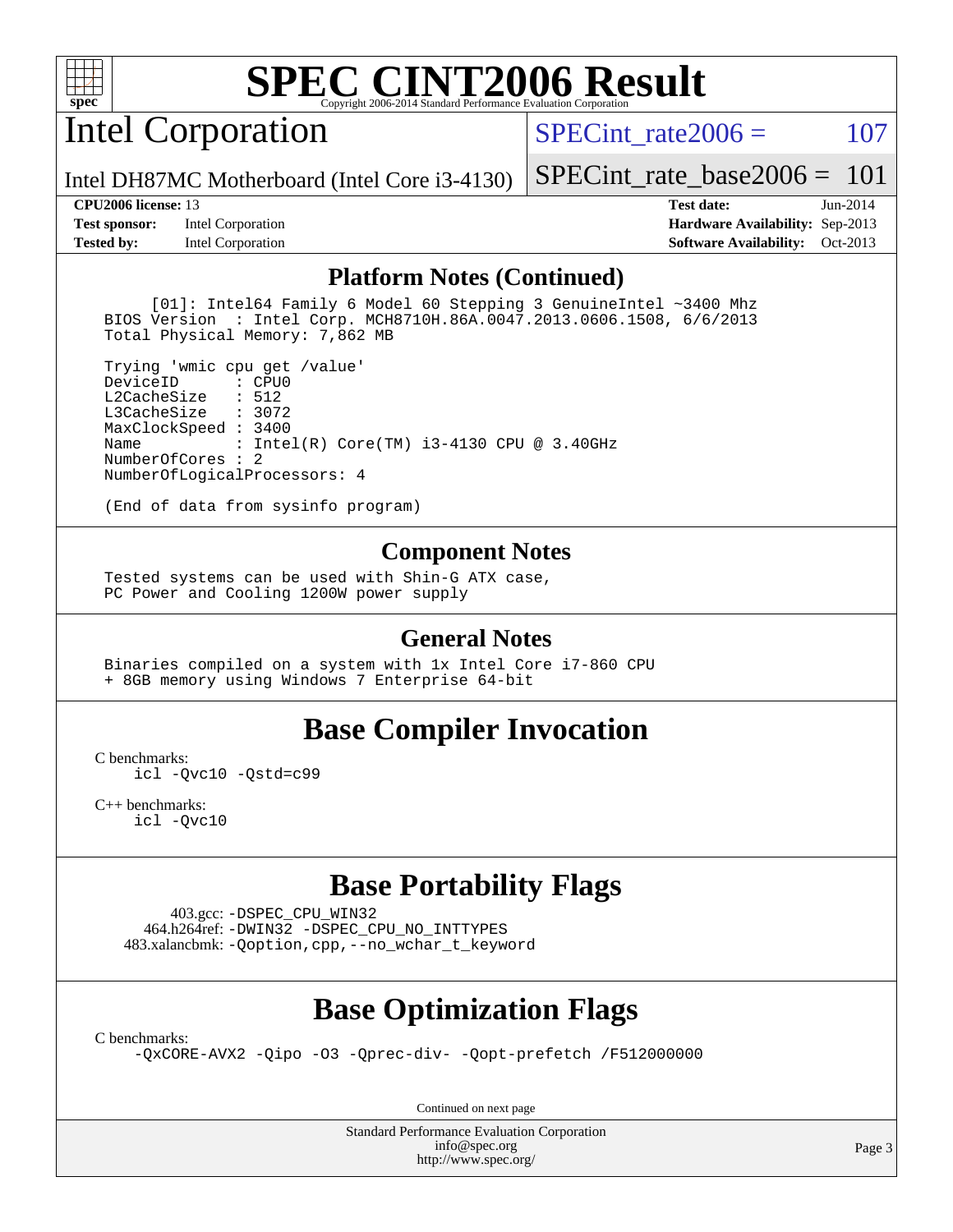

Intel Corporation

SPECint rate $2006 = 107$ 

[SPECint\\_rate\\_base2006 =](http://www.spec.org/auto/cpu2006/Docs/result-fields.html#SPECintratebase2006) 101

**[Test sponsor:](http://www.spec.org/auto/cpu2006/Docs/result-fields.html#Testsponsor)** Intel Corporation **[Hardware Availability:](http://www.spec.org/auto/cpu2006/Docs/result-fields.html#HardwareAvailability)** Sep-2013

**[CPU2006 license:](http://www.spec.org/auto/cpu2006/Docs/result-fields.html#CPU2006license)** 13 **[Test date:](http://www.spec.org/auto/cpu2006/Docs/result-fields.html#Testdate)** Jun-2014 **[Tested by:](http://www.spec.org/auto/cpu2006/Docs/result-fields.html#Testedby)** Intel Corporation **[Software Availability:](http://www.spec.org/auto/cpu2006/Docs/result-fields.html#SoftwareAvailability)** Oct-2013

## **[Base Optimization Flags \(Continued\)](http://www.spec.org/auto/cpu2006/Docs/result-fields.html#BaseOptimizationFlags)**

[C++ benchmarks:](http://www.spec.org/auto/cpu2006/Docs/result-fields.html#CXXbenchmarks)

[-QxCORE-AVX2](http://www.spec.org/cpu2006/results/res2014q3/cpu2006-20140715-30444.flags.html#user_CXXbase_f-QxAVX2_f98716b5f9e905f99c943c56f21bf430) [-Qipo](http://www.spec.org/cpu2006/results/res2014q3/cpu2006-20140715-30444.flags.html#user_CXXbase_f-Qipo) [-O3](http://www.spec.org/cpu2006/results/res2014q3/cpu2006-20140715-30444.flags.html#user_CXXbase_f-O3) [-Qprec-div-](http://www.spec.org/cpu2006/results/res2014q3/cpu2006-20140715-30444.flags.html#user_CXXbase_f-Qprec-div-) [-Qopt-prefetch](http://www.spec.org/cpu2006/results/res2014q3/cpu2006-20140715-30444.flags.html#user_CXXbase_f-Qprefetch_37c211608666b9dff9380561f602f0a8) [-Qcxx-features](http://www.spec.org/cpu2006/results/res2014q3/cpu2006-20140715-30444.flags.html#user_CXXbase_f-Qcxx_features_dbf36c8a6dba956e22f1645e4dcd4d98) [/F512000000](http://www.spec.org/cpu2006/results/res2014q3/cpu2006-20140715-30444.flags.html#user_CXXbase_set_stack_space_98438a10eb60aa5f35f4c79d9b9b27b1) [shlW32M.lib](http://www.spec.org/cpu2006/results/res2014q3/cpu2006-20140715-30444.flags.html#user_CXXbase_SmartHeap32_d106338dfda1a055705c9b519e07f096)

### **[Base Other Flags](http://www.spec.org/auto/cpu2006/Docs/result-fields.html#BaseOtherFlags)**

[C benchmarks](http://www.spec.org/auto/cpu2006/Docs/result-fields.html#Cbenchmarks):

403.gcc: [-Dalloca=\\_alloca](http://www.spec.org/cpu2006/results/res2014q3/cpu2006-20140715-30444.flags.html#b403.gcc_baseEXTRA_CFLAGS_Dalloca_be3056838c12de2578596ca5467af7f3)

Intel DH87MC Motherboard (Intel Core i3-4130)

### **[Peak Compiler Invocation](http://www.spec.org/auto/cpu2006/Docs/result-fields.html#PeakCompilerInvocation)**

[C benchmarks \(except as noted below\)](http://www.spec.org/auto/cpu2006/Docs/result-fields.html#Cbenchmarksexceptasnotedbelow):

[icl -Qvc10](http://www.spec.org/cpu2006/results/res2014q3/cpu2006-20140715-30444.flags.html#user_CCpeak_intel_icc_vc10_9607f3ecbcdf68042245f068e51b40c1) [-Qstd=c99](http://www.spec.org/cpu2006/results/res2014q3/cpu2006-20140715-30444.flags.html#user_CCpeak_intel_compiler_c99_mode_1a3d110e3041b3ad4466830521bdad2a)

456.hmmer: [C:\Program Files \(x86\)\Intel\Composer XE 2013 SP1/bin/intel64/icl.exe](http://www.spec.org/cpu2006/results/res2014q3/cpu2006-20140715-30444.flags.html#user_peakCCLD456_hmmer_intel_icc_64bit_f549ed431576093dccb075b890b96ee2)

458.sjeng: [C:\Program Files \(x86\)\Intel\Composer XE 2013 SP1/bin/intel64/icl.exe](http://www.spec.org/cpu2006/results/res2014q3/cpu2006-20140715-30444.flags.html#user_peakCCLD458_sjeng_intel_icc_64bit_f549ed431576093dccb075b890b96ee2)

 462.libquantum: [C:\Program Files \(x86\)\Intel\Composer XE 2013 SP1/bin/intel64/icl.exe](http://www.spec.org/cpu2006/results/res2014q3/cpu2006-20140715-30444.flags.html#user_peakCCLD462_libquantum_intel_icc_64bit_f549ed431576093dccb075b890b96ee2) [-Qstd=c99](http://www.spec.org/cpu2006/results/res2014q3/cpu2006-20140715-30444.flags.html#user_peakCCLD462_libquantum_intel_compiler_c99_mode_1a3d110e3041b3ad4466830521bdad2a)

[C++ benchmarks \(except as noted below\):](http://www.spec.org/auto/cpu2006/Docs/result-fields.html#CXXbenchmarksexceptasnotedbelow) [icl -Qvc10](http://www.spec.org/cpu2006/results/res2014q3/cpu2006-20140715-30444.flags.html#user_CXXpeak_intel_icc_vc10_9607f3ecbcdf68042245f068e51b40c1)

473.astar: [C:\Program Files \(x86\)\Intel\Composer XE 2013 SP1/bin/intel64/icl.exe](http://www.spec.org/cpu2006/results/res2014q3/cpu2006-20140715-30444.flags.html#user_peakCXXLD473_astar_intel_icc_64bit_f549ed431576093dccb075b890b96ee2)

#### **[Peak Portability Flags](http://www.spec.org/auto/cpu2006/Docs/result-fields.html#PeakPortabilityFlags)**

 403.gcc: [-DSPEC\\_CPU\\_WIN32](http://www.spec.org/cpu2006/results/res2014q3/cpu2006-20140715-30444.flags.html#b403.gcc_peakCPORTABILITY_DSPEC_CPU_WIN32) 456.hmmer: [-DSPEC\\_CPU\\_P64](http://www.spec.org/cpu2006/results/res2014q3/cpu2006-20140715-30444.flags.html#suite_peakPORTABILITY456_hmmer_DSPEC_CPU_P64) 458.sjeng: [-DSPEC\\_CPU\\_P64](http://www.spec.org/cpu2006/results/res2014q3/cpu2006-20140715-30444.flags.html#suite_peakPORTABILITY458_sjeng_DSPEC_CPU_P64) 462.libquantum: [-DSPEC\\_CPU\\_P64](http://www.spec.org/cpu2006/results/res2014q3/cpu2006-20140715-30444.flags.html#suite_peakPORTABILITY462_libquantum_DSPEC_CPU_P64) 464.h264ref: [-DWIN32](http://www.spec.org/cpu2006/results/res2014q3/cpu2006-20140715-30444.flags.html#b464.h264ref_peakCPORTABILITY_DWIN32) [-DSPEC\\_CPU\\_NO\\_INTTYPES](http://www.spec.org/cpu2006/results/res2014q3/cpu2006-20140715-30444.flags.html#b464.h264ref_peakCPORTABILITY_DSPEC_CPU_NO_INTTYPES) 473.astar: [-DSPEC\\_CPU\\_P64](http://www.spec.org/cpu2006/results/res2014q3/cpu2006-20140715-30444.flags.html#suite_peakPORTABILITY473_astar_DSPEC_CPU_P64) 483.xalancbmk: [-Qoption,cpp,--no\\_wchar\\_t\\_keyword](http://www.spec.org/cpu2006/results/res2014q3/cpu2006-20140715-30444.flags.html#user_peakCXXPORTABILITY483_xalancbmk_f-no_wchar_t_keyword_ec0ad4495a16b4e858bfcb29d949d25d)

### **[Peak Optimization Flags](http://www.spec.org/auto/cpu2006/Docs/result-fields.html#PeakOptimizationFlags)**

[C benchmarks](http://www.spec.org/auto/cpu2006/Docs/result-fields.html#Cbenchmarks):

Continued on next page

Standard Performance Evaluation Corporation [info@spec.org](mailto:info@spec.org) <http://www.spec.org/>

Page 4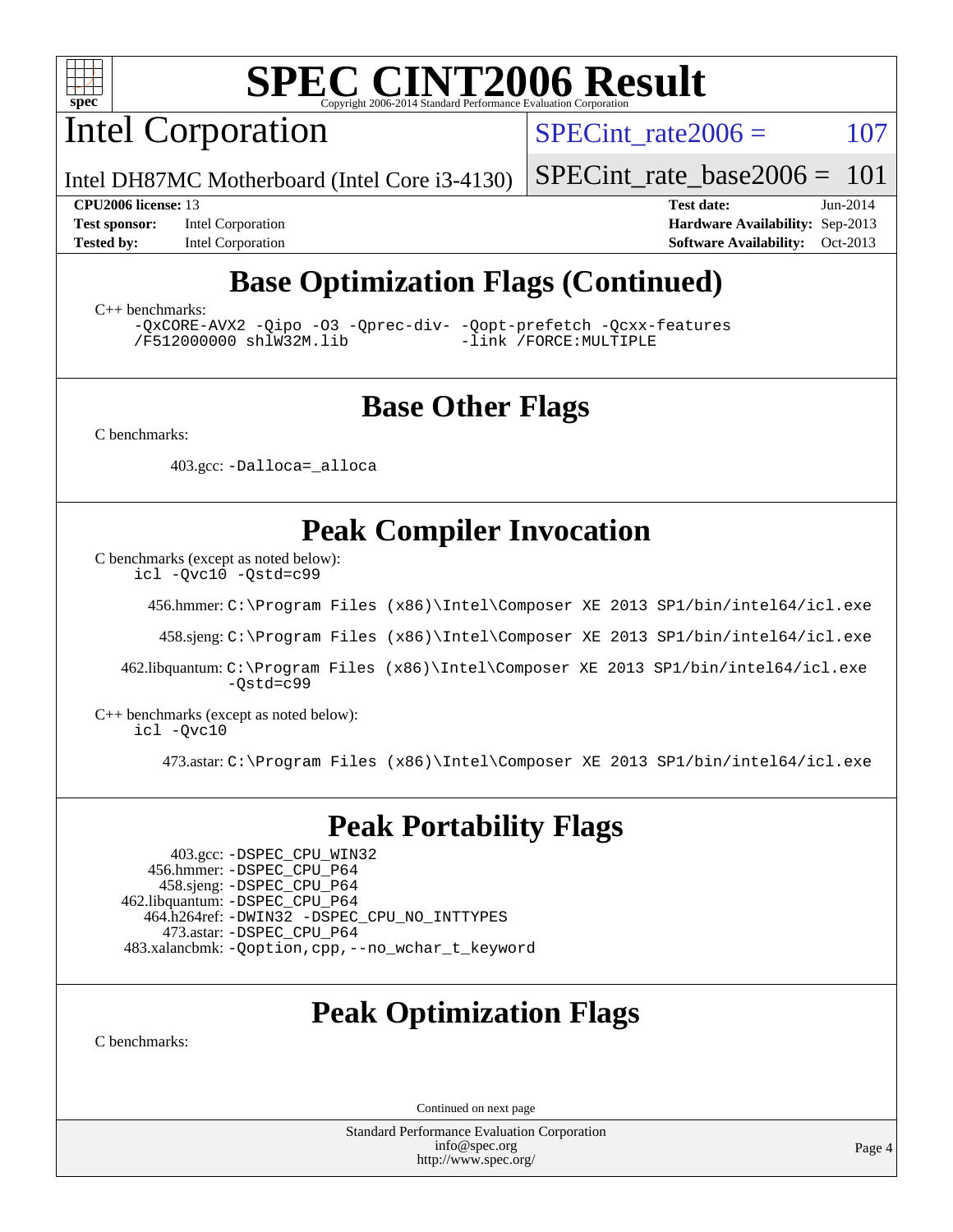

Intel Corporation

SPECint rate $2006 = 107$ 

Intel DH87MC Motherboard (Intel Core i3-4130)

[SPECint\\_rate\\_base2006 =](http://www.spec.org/auto/cpu2006/Docs/result-fields.html#SPECintratebase2006) 101

**[Tested by:](http://www.spec.org/auto/cpu2006/Docs/result-fields.html#Testedby)** Intel Corporation **[Software Availability:](http://www.spec.org/auto/cpu2006/Docs/result-fields.html#SoftwareAvailability)** Oct-2013

**[CPU2006 license:](http://www.spec.org/auto/cpu2006/Docs/result-fields.html#CPU2006license)** 13 **[Test date:](http://www.spec.org/auto/cpu2006/Docs/result-fields.html#Testdate)** Jun-2014 **[Test sponsor:](http://www.spec.org/auto/cpu2006/Docs/result-fields.html#Testsponsor)** Intel Corporation **[Hardware Availability:](http://www.spec.org/auto/cpu2006/Docs/result-fields.html#HardwareAvailability)** Sep-2013

# **[Peak Optimization Flags \(Continued\)](http://www.spec.org/auto/cpu2006/Docs/result-fields.html#PeakOptimizationFlags)**

 400.perlbench: [-QxCORE-AVX2](http://www.spec.org/cpu2006/results/res2014q3/cpu2006-20140715-30444.flags.html#user_peakPASS2_CFLAGSPASS2_LDFLAGS400_perlbench_f-QxAVX2_f98716b5f9e905f99c943c56f21bf430)(pass 2) [-Qprof\\_gen](http://www.spec.org/cpu2006/results/res2014q3/cpu2006-20140715-30444.flags.html#user_peakPASS1_CFLAGSPASS1_LDFLAGS400_perlbench_Qprof_gen)(pass 1) [-Qprof\\_use](http://www.spec.org/cpu2006/results/res2014q3/cpu2006-20140715-30444.flags.html#user_peakPASS2_CFLAGSPASS2_LDFLAGS400_perlbench_Qprof_use)(pass 2) [-Qipo](http://www.spec.org/cpu2006/results/res2014q3/cpu2006-20140715-30444.flags.html#user_peakOPTIMIZE400_perlbench_f-Qipo) [-O3](http://www.spec.org/cpu2006/results/res2014q3/cpu2006-20140715-30444.flags.html#user_peakOPTIMIZE400_perlbench_f-O3) [-Qprec-div-](http://www.spec.org/cpu2006/results/res2014q3/cpu2006-20140715-30444.flags.html#user_peakOPTIMIZE400_perlbench_f-Qprec-div-) [-Qansi-alias](http://www.spec.org/cpu2006/results/res2014q3/cpu2006-20140715-30444.flags.html#user_peakOPTIMIZE400_perlbench_f-Qansi-alias) [-Qopt-prefetch](http://www.spec.org/cpu2006/results/res2014q3/cpu2006-20140715-30444.flags.html#user_peakOPTIMIZE400_perlbench_f-Qprefetch_37c211608666b9dff9380561f602f0a8) [/F512000000](http://www.spec.org/cpu2006/results/res2014q3/cpu2006-20140715-30444.flags.html#user_peakEXTRA_LDFLAGS400_perlbench_set_stack_space_98438a10eb60aa5f35f4c79d9b9b27b1) [shlW32M.lib](http://www.spec.org/cpu2006/results/res2014q3/cpu2006-20140715-30444.flags.html#user_peakEXTRA_LIBS400_perlbench_SmartHeap32_d106338dfda1a055705c9b519e07f096) 401.bzip2: [-QxCORE-AVX2](http://www.spec.org/cpu2006/results/res2014q3/cpu2006-20140715-30444.flags.html#user_peakPASS2_CFLAGSPASS2_LDFLAGS401_bzip2_f-QxAVX2_f98716b5f9e905f99c943c56f21bf430)(pass 2) [-Qprof\\_gen](http://www.spec.org/cpu2006/results/res2014q3/cpu2006-20140715-30444.flags.html#user_peakPASS1_CFLAGSPASS1_LDFLAGS401_bzip2_Qprof_gen)(pass 1) [-Qprof\\_use](http://www.spec.org/cpu2006/results/res2014q3/cpu2006-20140715-30444.flags.html#user_peakPASS2_CFLAGSPASS2_LDFLAGS401_bzip2_Qprof_use)(pass 2) [-Qipo](http://www.spec.org/cpu2006/results/res2014q3/cpu2006-20140715-30444.flags.html#user_peakOPTIMIZE401_bzip2_f-Qipo) [-O3](http://www.spec.org/cpu2006/results/res2014q3/cpu2006-20140715-30444.flags.html#user_peakOPTIMIZE401_bzip2_f-O3) [-Qprec-div-](http://www.spec.org/cpu2006/results/res2014q3/cpu2006-20140715-30444.flags.html#user_peakOPTIMIZE401_bzip2_f-Qprec-div-) [-Qopt-prefetch](http://www.spec.org/cpu2006/results/res2014q3/cpu2006-20140715-30444.flags.html#user_peakOPTIMIZE401_bzip2_f-Qprefetch_37c211608666b9dff9380561f602f0a8) [-Qansi-alias](http://www.spec.org/cpu2006/results/res2014q3/cpu2006-20140715-30444.flags.html#user_peakOPTIMIZE401_bzip2_f-Qansi-alias) [/F512000000](http://www.spec.org/cpu2006/results/res2014q3/cpu2006-20140715-30444.flags.html#user_peakEXTRA_LDFLAGS401_bzip2_set_stack_space_98438a10eb60aa5f35f4c79d9b9b27b1) 403.gcc: [-QxCORE-AVX2](http://www.spec.org/cpu2006/results/res2014q3/cpu2006-20140715-30444.flags.html#user_peakPASS2_CFLAGSPASS2_LDFLAGS403_gcc_f-QxAVX2_f98716b5f9e905f99c943c56f21bf430)(pass 2) [-Qprof\\_gen](http://www.spec.org/cpu2006/results/res2014q3/cpu2006-20140715-30444.flags.html#user_peakPASS1_CFLAGSPASS1_LDFLAGS403_gcc_Qprof_gen)(pass 1) [-Qprof\\_use](http://www.spec.org/cpu2006/results/res2014q3/cpu2006-20140715-30444.flags.html#user_peakPASS2_CFLAGSPASS2_LDFLAGS403_gcc_Qprof_use)(pass 2) [-Qipo](http://www.spec.org/cpu2006/results/res2014q3/cpu2006-20140715-30444.flags.html#user_peakOPTIMIZE403_gcc_f-Qipo) [-O3](http://www.spec.org/cpu2006/results/res2014q3/cpu2006-20140715-30444.flags.html#user_peakOPTIMIZE403_gcc_f-O3) [-Qprec-div-](http://www.spec.org/cpu2006/results/res2014q3/cpu2006-20140715-30444.flags.html#user_peakOPTIMIZE403_gcc_f-Qprec-div-) [-Qopt-prefetch](http://www.spec.org/cpu2006/results/res2014q3/cpu2006-20140715-30444.flags.html#user_peakOPTIMIZE403_gcc_f-Qprefetch_37c211608666b9dff9380561f602f0a8) [/F512000000](http://www.spec.org/cpu2006/results/res2014q3/cpu2006-20140715-30444.flags.html#user_peakEXTRA_LDFLAGS403_gcc_set_stack_space_98438a10eb60aa5f35f4c79d9b9b27b1)  $429$ .mcf: basepeak = yes 445.gobmk: [-QxCORE-AVX2](http://www.spec.org/cpu2006/results/res2014q3/cpu2006-20140715-30444.flags.html#user_peakPASS2_CFLAGSPASS2_LDFLAGS445_gobmk_f-QxAVX2_f98716b5f9e905f99c943c56f21bf430)(pass 2) [-Qprof\\_gen](http://www.spec.org/cpu2006/results/res2014q3/cpu2006-20140715-30444.flags.html#user_peakPASS1_CFLAGSPASS1_LDFLAGS445_gobmk_Qprof_gen)(pass 1) [-Qprof\\_use](http://www.spec.org/cpu2006/results/res2014q3/cpu2006-20140715-30444.flags.html#user_peakPASS2_CFLAGSPASS2_LDFLAGS445_gobmk_Qprof_use)(pass 2) [-Qipo](http://www.spec.org/cpu2006/results/res2014q3/cpu2006-20140715-30444.flags.html#user_peakOPTIMIZE445_gobmk_f-Qipo) [-O2](http://www.spec.org/cpu2006/results/res2014q3/cpu2006-20140715-30444.flags.html#user_peakOPTIMIZE445_gobmk_f-O2) [-Qprec-div-](http://www.spec.org/cpu2006/results/res2014q3/cpu2006-20140715-30444.flags.html#user_peakOPTIMIZE445_gobmk_f-Qprec-div-) [-Qansi-alias](http://www.spec.org/cpu2006/results/res2014q3/cpu2006-20140715-30444.flags.html#user_peakOPTIMIZE445_gobmk_f-Qansi-alias) [/F512000000](http://www.spec.org/cpu2006/results/res2014q3/cpu2006-20140715-30444.flags.html#user_peakEXTRA_LDFLAGS445_gobmk_set_stack_space_98438a10eb60aa5f35f4c79d9b9b27b1) 456.hmmer: [-Qauto-ilp32](http://www.spec.org/cpu2006/results/res2014q3/cpu2006-20140715-30444.flags.html#user_peakCCLD456_hmmer_f-Qauto-ilp32) [-QxCORE-AVX2](http://www.spec.org/cpu2006/results/res2014q3/cpu2006-20140715-30444.flags.html#user_peakPASS2_CFLAGSPASS2_LDFLAGS456_hmmer_f-QxAVX2_f98716b5f9e905f99c943c56f21bf430)(pass 2) [-Qprof\\_gen](http://www.spec.org/cpu2006/results/res2014q3/cpu2006-20140715-30444.flags.html#user_peakPASS1_CFLAGSPASS1_LDFLAGS456_hmmer_Qprof_gen)(pass 1) [-Qprof\\_use](http://www.spec.org/cpu2006/results/res2014q3/cpu2006-20140715-30444.flags.html#user_peakPASS2_CFLAGSPASS2_LDFLAGS456_hmmer_Qprof_use)(pass 2) [-Qipo](http://www.spec.org/cpu2006/results/res2014q3/cpu2006-20140715-30444.flags.html#user_peakOPTIMIZE456_hmmer_f-Qipo) [-O3](http://www.spec.org/cpu2006/results/res2014q3/cpu2006-20140715-30444.flags.html#user_peakOPTIMIZE456_hmmer_f-O3) [-Qprec-div-](http://www.spec.org/cpu2006/results/res2014q3/cpu2006-20140715-30444.flags.html#user_peakOPTIMIZE456_hmmer_f-Qprec-div-) [-Qopt-prefetch](http://www.spec.org/cpu2006/results/res2014q3/cpu2006-20140715-30444.flags.html#user_peakOPTIMIZE456_hmmer_f-Qprefetch_37c211608666b9dff9380561f602f0a8) [/F512000000](http://www.spec.org/cpu2006/results/res2014q3/cpu2006-20140715-30444.flags.html#user_peakEXTRA_LDFLAGS456_hmmer_set_stack_space_98438a10eb60aa5f35f4c79d9b9b27b1) 458.sjeng: [-Qauto-ilp32](http://www.spec.org/cpu2006/results/res2014q3/cpu2006-20140715-30444.flags.html#user_peakCCLD458_sjeng_f-Qauto-ilp32) [-QxCORE-AVX2](http://www.spec.org/cpu2006/results/res2014q3/cpu2006-20140715-30444.flags.html#user_peakPASS2_CFLAGSPASS2_LDFLAGS458_sjeng_f-QxAVX2_f98716b5f9e905f99c943c56f21bf430)(pass 2) [-Qprof\\_gen](http://www.spec.org/cpu2006/results/res2014q3/cpu2006-20140715-30444.flags.html#user_peakPASS1_CFLAGSPASS1_LDFLAGS458_sjeng_Qprof_gen)(pass 1) [-Qprof\\_use](http://www.spec.org/cpu2006/results/res2014q3/cpu2006-20140715-30444.flags.html#user_peakPASS2_CFLAGSPASS2_LDFLAGS458_sjeng_Qprof_use)(pass 2) [-Qipo](http://www.spec.org/cpu2006/results/res2014q3/cpu2006-20140715-30444.flags.html#user_peakOPTIMIZE458_sjeng_f-Qipo) [-O3](http://www.spec.org/cpu2006/results/res2014q3/cpu2006-20140715-30444.flags.html#user_peakOPTIMIZE458_sjeng_f-O3) [-Qprec-div-](http://www.spec.org/cpu2006/results/res2014q3/cpu2006-20140715-30444.flags.html#user_peakOPTIMIZE458_sjeng_f-Qprec-div-) [-Qunroll4](http://www.spec.org/cpu2006/results/res2014q3/cpu2006-20140715-30444.flags.html#user_peakOPTIMIZE458_sjeng_f-Qunroll_013b1c0ea3aa84ef2c65e488bcc3d968) [/F512000000](http://www.spec.org/cpu2006/results/res2014q3/cpu2006-20140715-30444.flags.html#user_peakEXTRA_LDFLAGS458_sjeng_set_stack_space_98438a10eb60aa5f35f4c79d9b9b27b1) 462.libquantum: [-Qauto-ilp32](http://www.spec.org/cpu2006/results/res2014q3/cpu2006-20140715-30444.flags.html#user_peakCCLD462_libquantum_f-Qauto-ilp32) [-QxCORE-AVX2](http://www.spec.org/cpu2006/results/res2014q3/cpu2006-20140715-30444.flags.html#user_peakOPTIMIZE462_libquantum_f-QxAVX2_f98716b5f9e905f99c943c56f21bf430) [-Qipo](http://www.spec.org/cpu2006/results/res2014q3/cpu2006-20140715-30444.flags.html#user_peakOPTIMIZE462_libquantum_f-Qipo) [-O3](http://www.spec.org/cpu2006/results/res2014q3/cpu2006-20140715-30444.flags.html#user_peakOPTIMIZE462_libquantum_f-O3) [-Qprec-div-](http://www.spec.org/cpu2006/results/res2014q3/cpu2006-20140715-30444.flags.html#user_peakOPTIMIZE462_libquantum_f-Qprec-div-) [-Qopt-prefetch](http://www.spec.org/cpu2006/results/res2014q3/cpu2006-20140715-30444.flags.html#user_peakOPTIMIZE462_libquantum_f-Qprefetch_37c211608666b9dff9380561f602f0a8) [/F512000000](http://www.spec.org/cpu2006/results/res2014q3/cpu2006-20140715-30444.flags.html#user_peakEXTRA_LDFLAGS462_libquantum_set_stack_space_98438a10eb60aa5f35f4c79d9b9b27b1)  $464.h264$ ref: basepeak = yes [C++ benchmarks:](http://www.spec.org/auto/cpu2006/Docs/result-fields.html#CXXbenchmarks) 471.omnetpp: [-QxCORE-AVX2](http://www.spec.org/cpu2006/results/res2014q3/cpu2006-20140715-30444.flags.html#user_peakPASS2_CXXFLAGSPASS2_LDFLAGS471_omnetpp_f-QxAVX2_f98716b5f9e905f99c943c56f21bf430)(pass 2) [-Qprof\\_gen](http://www.spec.org/cpu2006/results/res2014q3/cpu2006-20140715-30444.flags.html#user_peakPASS1_CXXFLAGSPASS1_LDFLAGS471_omnetpp_Qprof_gen)(pass 1) [-Qprof\\_use](http://www.spec.org/cpu2006/results/res2014q3/cpu2006-20140715-30444.flags.html#user_peakPASS2_CXXFLAGSPASS2_LDFLAGS471_omnetpp_Qprof_use)(pass 2) [-Qipo](http://www.spec.org/cpu2006/results/res2014q3/cpu2006-20140715-30444.flags.html#user_peakOPTIMIZE471_omnetpp_f-Qipo) [-O3](http://www.spec.org/cpu2006/results/res2014q3/cpu2006-20140715-30444.flags.html#user_peakOPTIMIZE471_omnetpp_f-O3) [-Qprec-div-](http://www.spec.org/cpu2006/results/res2014q3/cpu2006-20140715-30444.flags.html#user_peakOPTIMIZE471_omnetpp_f-Qprec-div-) [-Qansi-alias](http://www.spec.org/cpu2006/results/res2014q3/cpu2006-20140715-30444.flags.html#user_peakOPTIMIZE471_omnetpp_f-Qansi-alias) [-Qopt-ra-region-strategy=block](http://www.spec.org/cpu2006/results/res2014q3/cpu2006-20140715-30444.flags.html#user_peakOPTIMIZE471_omnetpp_f-Qopt-ra-region-strategy_d2240e80a5d9053a1fd400255dbf4159) [/F512000000](http://www.spec.org/cpu2006/results/res2014q3/cpu2006-20140715-30444.flags.html#user_peakEXTRA_LDFLAGS471_omnetpp_set_stack_space_98438a10eb60aa5f35f4c79d9b9b27b1) [shlW32M.lib](http://www.spec.org/cpu2006/results/res2014q3/cpu2006-20140715-30444.flags.html#user_peakEXTRA_LIBS471_omnetpp_SmartHeap32_d106338dfda1a055705c9b519e07f096)  [-link /FORCE:MULTIPLE](http://www.spec.org/cpu2006/results/res2014q3/cpu2006-20140715-30444.flags.html#user_peakLDOUT471_omnetpp_link_force_multiple2_070fe330869edf77077b841074b8b0b6) 473.astar: [-Qauto-ilp32](http://www.spec.org/cpu2006/results/res2014q3/cpu2006-20140715-30444.flags.html#user_peakCXXLD473_astar_f-Qauto-ilp32) [-QxCORE-AVX2](http://www.spec.org/cpu2006/results/res2014q3/cpu2006-20140715-30444.flags.html#user_peakOPTIMIZE473_astar_f-QxAVX2_f98716b5f9e905f99c943c56f21bf430) [-Qipo](http://www.spec.org/cpu2006/results/res2014q3/cpu2006-20140715-30444.flags.html#user_peakOPTIMIZE473_astar_f-Qipo) [-O3](http://www.spec.org/cpu2006/results/res2014q3/cpu2006-20140715-30444.flags.html#user_peakOPTIMIZE473_astar_f-O3) [-Qprec-div-](http://www.spec.org/cpu2006/results/res2014q3/cpu2006-20140715-30444.flags.html#user_peakOPTIMIZE473_astar_f-Qprec-div-) [-Qopt-prefetch](http://www.spec.org/cpu2006/results/res2014q3/cpu2006-20140715-30444.flags.html#user_peakOPTIMIZE473_astar_f-Qprefetch_37c211608666b9dff9380561f602f0a8) [/F512000000](http://www.spec.org/cpu2006/results/res2014q3/cpu2006-20140715-30444.flags.html#user_peakEXTRA_LDFLAGS473_astar_set_stack_space_98438a10eb60aa5f35f4c79d9b9b27b1) [shlW64M.lib](http://www.spec.org/cpu2006/results/res2014q3/cpu2006-20140715-30444.flags.html#user_peakEXTRA_LIBS473_astar_SmartHeap64_c4f7f76711bdf8c0633a5c1edf6e5396)  [-link /FORCE:MULTIPLE](http://www.spec.org/cpu2006/results/res2014q3/cpu2006-20140715-30444.flags.html#user_peakLDOUT473_astar_link_force_multiple2_070fe330869edf77077b841074b8b0b6)

483.xalancbmk: basepeak = yes

### **[Peak Other Flags](http://www.spec.org/auto/cpu2006/Docs/result-fields.html#PeakOtherFlags)**

[C benchmarks](http://www.spec.org/auto/cpu2006/Docs/result-fields.html#Cbenchmarks):

403.gcc: [-Dalloca=\\_alloca](http://www.spec.org/cpu2006/results/res2014q3/cpu2006-20140715-30444.flags.html#b403.gcc_peakEXTRA_CFLAGS_Dalloca_be3056838c12de2578596ca5467af7f3)

Continued on next page

Standard Performance Evaluation Corporation [info@spec.org](mailto:info@spec.org) <http://www.spec.org/>